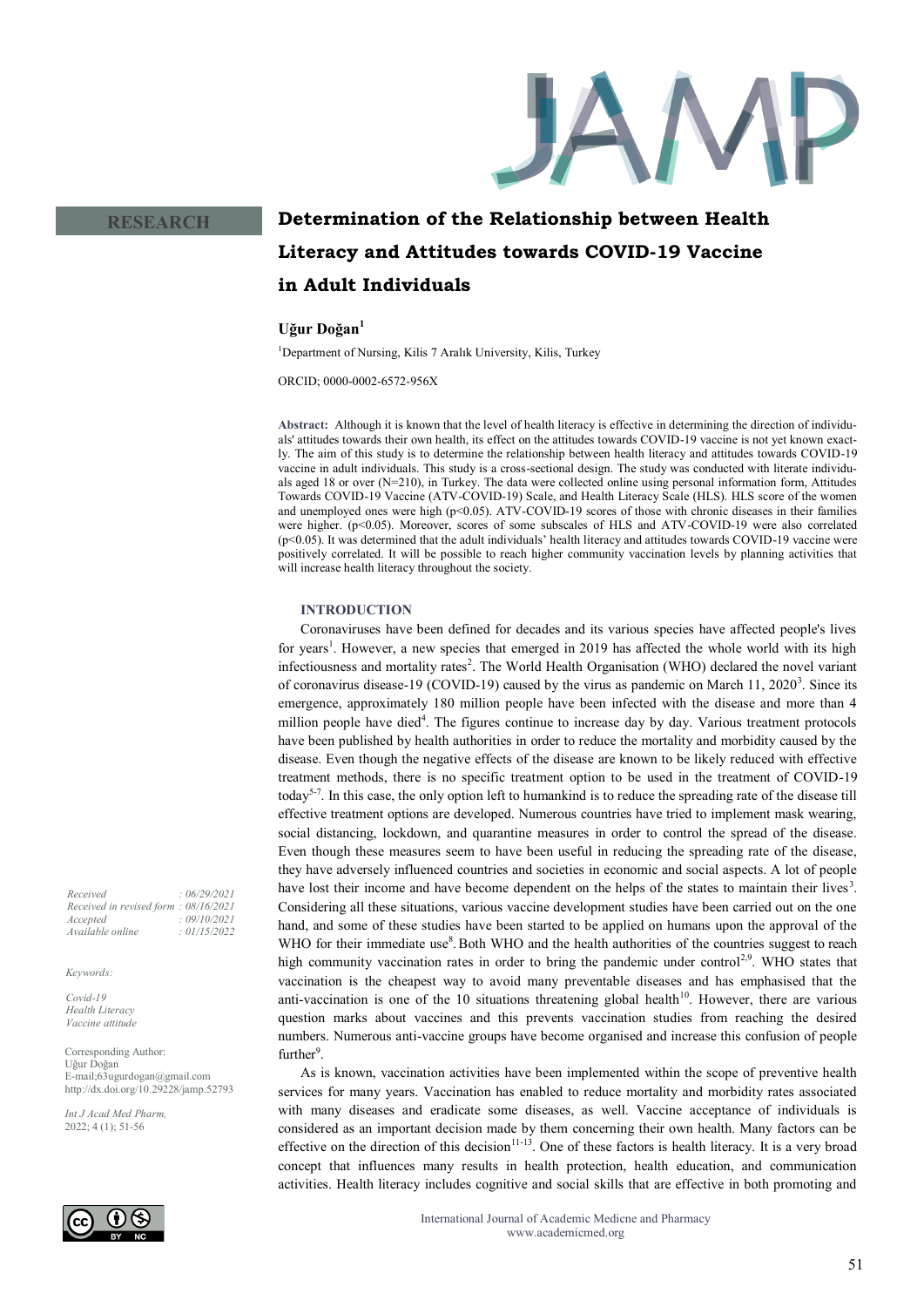maintaining health. It is known that health literacy is associated with accessing and understanding the accurate information related to health and using this information in one's own lives. Based on this information, it is thought that as individuals have a high level of health literacy, they would have a higher level of reaching the most accurate information about their own health as well as understanding and applying the information<sup>14</sup>. Despite this information in the literature, the number of studies investigating the relationship between health literacy and attitude towards COVID-19 vaccine in Turkey is limited. The aim of this study is to determine the relationship between the health literacy of adult individuals and their attitudes towards the COVID-19 vaccine. It is also aimed to determine the attitudes of the participants towards the COVID-19 vaccine and the individual characteristics influencing health literacy and contribute to the literature.

## **MATERIALS and METHODS**

#### *Setting and Sample*

This descriptive and cross-sectional study was conducted with individuals living in Turkey between April and June 2021. The nonprobability sampling method was used when determining the sample. In determining the sample size, the unknown prevalence was taken as 50% and the margin of error as 3% by using the Open Epi Calculator program and it was determined as 192 with an error level of 0.05 and a power of 50% (confidence level=%95). The inclusion criteria were determined as follows; being voluntary, being user of social media tools, being literate and aged 18 or over. Personal information form, Attitudes Towards COVID-19 Vaccine Scale, and Health Literacy Scale were used in the data collection stage of the study. Authors of all the scales were asked to give permission about their use. An access link was created by uploading all forms in "Google Forms" application. This link including the scales and the informed consent form was sent to the participants by using tools such as sms, e-mail and social media. The message about participation in the study was viewed by 215 people and 210 of them agreed to participate in the study and responded the surveys (responsiveness rate 97.7%). Each individual participating in the study was asked to send the participation message to people around their circle so that the targeted sample group was reached.

#### *Data collection tools*

#### *Personal information form*

This form was prepared by the researcher by reviewing the related literature. Information of the participants concerning age, gender, marital status, educational background, income status, employment status, and medical history of their own and their families was examined.

## *Attitudes Towards COVID-19 Vaccine Scale*

This scale, which was developed by Geniş et al., has 9 items and two subscales (positive and negative attitudes). Items in the scale are rated as "Strongly disagree (1)", "Disagree (2)", "Neutral (3)", "Agreeing (4)", and "Strongly disagree (5)". High scores obtained from positive attitude subscale signify positive attitude towards the vaccine. Items in negative attitude subscale are calculated reversely and high scores in this subscale signify less negative attitude towards the vaccine. Cronbach's alpha value was found to be  $0.80<sup>1</sup>$ . In this study, Cronbach's alpha value of the scale was found to be 0.88.

## *Health Literacy Scale*

Health Literacy Scale has 25 items and four subscales (access,

understand, appraise, and apply) for information relevant to health. Minimum and maximum scores of the scale are 25 and 125. The scale items are rated by the participants with Likert-type scale ranging from "Having no difficulty (5)", "Having little difficulty (4)", "Having slight difficulty (3)", "Having more difficulty (2)", "Unable to do/ having no ability/ impossible (1)". Higher scores from the scale and its subscales signify that health literacy level also increases. Cronbach's alpha value was found to be  $0.92<sup>15</sup>$ . In this study, Cronbach's alpha value of the scale was found to be 0.90.

#### *Data Analysis*

The data were investigated using IBM SPSS Statistic 20.0 program. Frequency, percentage, mean, and standard deviation were used as the descriptive statistics. Shapiro-Wilk test was used in control normal distribution of continuous variables. While independent samples t-test was used to compare two independent groups having normal distribution, one-way ANOVA test was used to compare three independent groups having normal distribution. Pearson's correlation test was used to determine the correlation between numerical variables. Statistical significance level was accepted as p< 0.05.

#### *Ethical considerations*

Permission of Minister of Health for the studies on COVID-19 in Turkey is obligatory. Therefore, first, permission from scientific researches platform of Minister of Health was obtained. Furthermore, written approval from an University Ethics Committee and consent from the participants in online environment were obtained in order to conduct the study.

#### *Limitations*

The data of the study were collected online. Since young people are more eager to participate in online surveys, mean age of the participants in the study was low. The most important limitation of this study is that different age groups could not be homogeneously examined. Majority of the participants were university graduates; therefore, the obtained results cannot be generalised to the society.

## **RESULTS**

## *The findings related to descriptive characteristics of the participants*

When examining socio-demographic characteristics of the participants were examined, it was determined that majority of them were female, were single, graduated from higher education, had an income equal to their expenses, were unemployed, had no chronic disease and regular drug use in their own life or their family, and was exposed to no medical error. Also, mean age of the participants was 25.32±8.15 and their number of hospital admissions in the last 1 year was 4.20±4.73 (Table 1).

## *The findings related to HLS and ATV-COVID-19 scores of the participants*

When examining HLS scores, it was determined that access, understand, apply, and total scores were higher in women than men (respectively;  $t=3.139$ ,  $p=0.002$ ;  $t=3.499$ ,  $p=0.001$ ;  $t=2.450$ ,  $p=0.015$ ; t=2.781, p=0.006). Moreover, understand, apply, and total scores were higher in unemployed ones than employed participants (respectively;  $t=-3.038$ ,  $p=0.003$ ;  $t=-2.604$ ,  $p=0.010$ ;  $t=-2.300$ ,  $p=0.022$ ) (Table 2).

When examining ATV-COVID-19 scores, it was found that the participants having chronic disease in their family had higher positive attitude, negative attitude and total scores (respectively; t=2.481, p=0.014; t=2.043, p=0.042; t=2.546, p=0.012) (Table 3).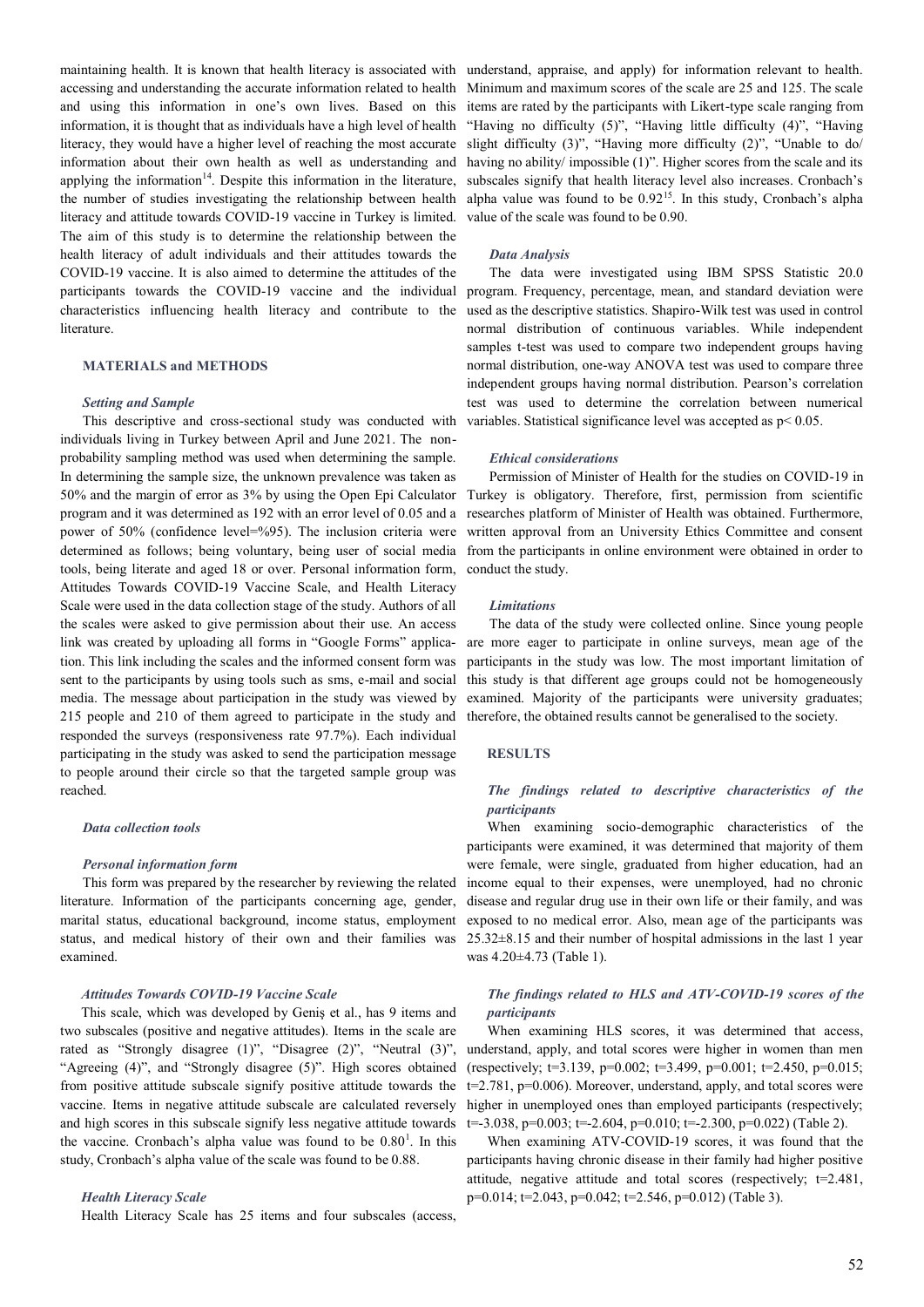**Table 1.** Socio-demographic characteristics of participants

|                                                            |                                       | n               | $\frac{0}{0}$    |
|------------------------------------------------------------|---------------------------------------|-----------------|------------------|
| Age (Mean±SD)                                              |                                       | 210             | $25.32 \pm 8.15$ |
|                                                            | Women                                 | 146             | 69.5             |
| Gender                                                     | Men                                   | 64              | 30.5             |
|                                                            | Married                               | 59              | 28.1             |
| Marital status                                             | Single                                | 151             | 71.9             |
|                                                            | Literate-Primary-<br>Secondary School | $\overline{4}$  | 1.9              |
| <b>Educational</b> status                                  | High school                           | 23              | 11.0             |
|                                                            | Higher education                      | 183             | 87.1             |
|                                                            | Less than my expenses                 | 79              | 37.6             |
| Income status                                              | Equal to my expenses                  | 96              | 45.7             |
|                                                            | Higher than my expense                | 35              | 16.7             |
|                                                            | Working                               | 62              | 29.5             |
| Employment status                                          | Not working                           | 148             | 70.5             |
|                                                            | Yes                                   | 37              | 17.6             |
| Chronic disease                                            | No                                    | 173             | 82.4             |
|                                                            | Yes                                   | 30              | 14.3             |
| Regular drug use                                           | N <sub>o</sub>                        | 180             | 85.7             |
| Chronic disease in their                                   | Yes                                   | 86              | 41.0             |
| family                                                     | N <sub>o</sub>                        | 124             | 59.0             |
|                                                            | Yes                                   | 22              | 10.5             |
| Exposure to medical error                                  | N <sub>0</sub>                        | 188             | 89.5             |
| Number of hospital admissions in the last 1 year (Mean±SD) | 210                                   | $4.20 \pm 4.73$ |                  |

## *The findings on the relationship between the participants' ATV-COVID-19 and HLS scores*

When examining the relationship between the scale scores, it was observed that there was a relationship between the participants' apply and negative attitude subscales ( $r=0.163$ ,  $p=0.09$ ) (Table 4).

#### **DISCUSSION**

It is known that the low level of health literacy is one of the barriers to accessing preventive health services and implementing health protective practices. Also in order for vaccination, which is one of the preventive health services, to be beneficial in the most effective way, high community vaccination rates must be achieved<sup>16</sup>. In this study, it was determined that the participants' health literacy and attitudes towards COVID-19 vaccines were at a high level. In a study conducted by the Ministry of Health in Turkey, it was found that the health literacy level of 68.9% of the participants was insufficient or problematic $17$ . It is thought that the differences in the results between the studies are caused by the differences in the individual characteristics of the participants. This may have been associated with the fact that the majority of the individuals participating in the study graduated from higher education. It is known that individuals with low education level have a low level of the participation in online surveys<sup>18</sup>. However, despite all these limitations, the prevention of face-to-face contact in pandemic conditions and the rapid collection of data have made the use of online surveys widespread $19$ .

Many factors influencing the level of health literacy have been

identified. In the study, it was determined that level of health literacy of the women and unemployed ones was higher. Women are known to have better abilities in doing research about their own health and assess treatment options $20$ . Higher level of health literacy of the women can be explained with this information. Some studies have reported that health literacy level of employed ones may be higher. However, the mean age of the participants in those studies was frequently at middle age level<sup>21-23</sup>. When the results of the present study were compared with those studies, it was observed that the participants in the present study were younger  $(25.32 \pm 8.15 \text{ years})$ . We think that less participation of young participants in business life was effective in these results.

It is known that individuals suffering from chronic disease have higher rates of mortality and encountering with negative conditions depending on infection. It has been reported that vaccination studies may prevent such negative conditions<sup>24,25</sup>. When ATV-COVID-19 scores of the participants in the present study were compared, it was found that the vaccine attitudes of those having individuals with chronic disease in their family were more positive. This is thought to be related to health protection behaviour of family members of the participants.

When analysing HLS and ATV-COVID-19 scores, it was determined that there was a relationship between negative attitude and apply subscales. The increase in negative attitude score indicates the decrease in negative attitude related to the vaccine. The apply subscale refers to the ability to use information to protect and improve health $14$ . In their study, Montagni et al.<sup>26</sup> reported that low health literacy was correlated with anti-vaccination. In the light of this information, it is seen that higher level of health literacy is associated with improvement in attitude toward vaccine.

#### *Limitations*

The data of the study were collected online. Since young people are more eager to participate in online surveys, mean age of the participants in the study was low. The most important limitation of this study is that different age groups could not be homogeneously examined. Majority of the participants were university graduates; therefore, the obtained results cannot be generalised to the society.

#### *Conclusion*

As a result of the study, it was determined that the participants' health literacy and attitudes towards COVID-19 vaccines were at a high level. The data of the study indicated that the health literacy level of female and unemployed ones was higher, and the vaccine attitudes of those having a family member with chronic disease were more positive. Based on the HLS and ATV-COVID-19 scores, it was determined that there was a relationship between negative attitude and apply subscales.

In the light of this information, it was observed that the increase in health literacy level was associated with improvement in vaccine attitude. Accordingly, it is recommended to increase the right decision -making skills of individuals concerning their own health by planning activities that will increase health literacy throughout the society. It is considered that vaccine attitude can be improved by means of activities to be planned especially for groups with a lower level of health literacy (such as men, the elderly, and individuals with low education level). Thus, it will be possible to reach higher community vaccination levels.

#### *Conflict of interest*

The authors declare that there are no conflict of interests.

#### *Financıal disclosure*

This study did not receive funding.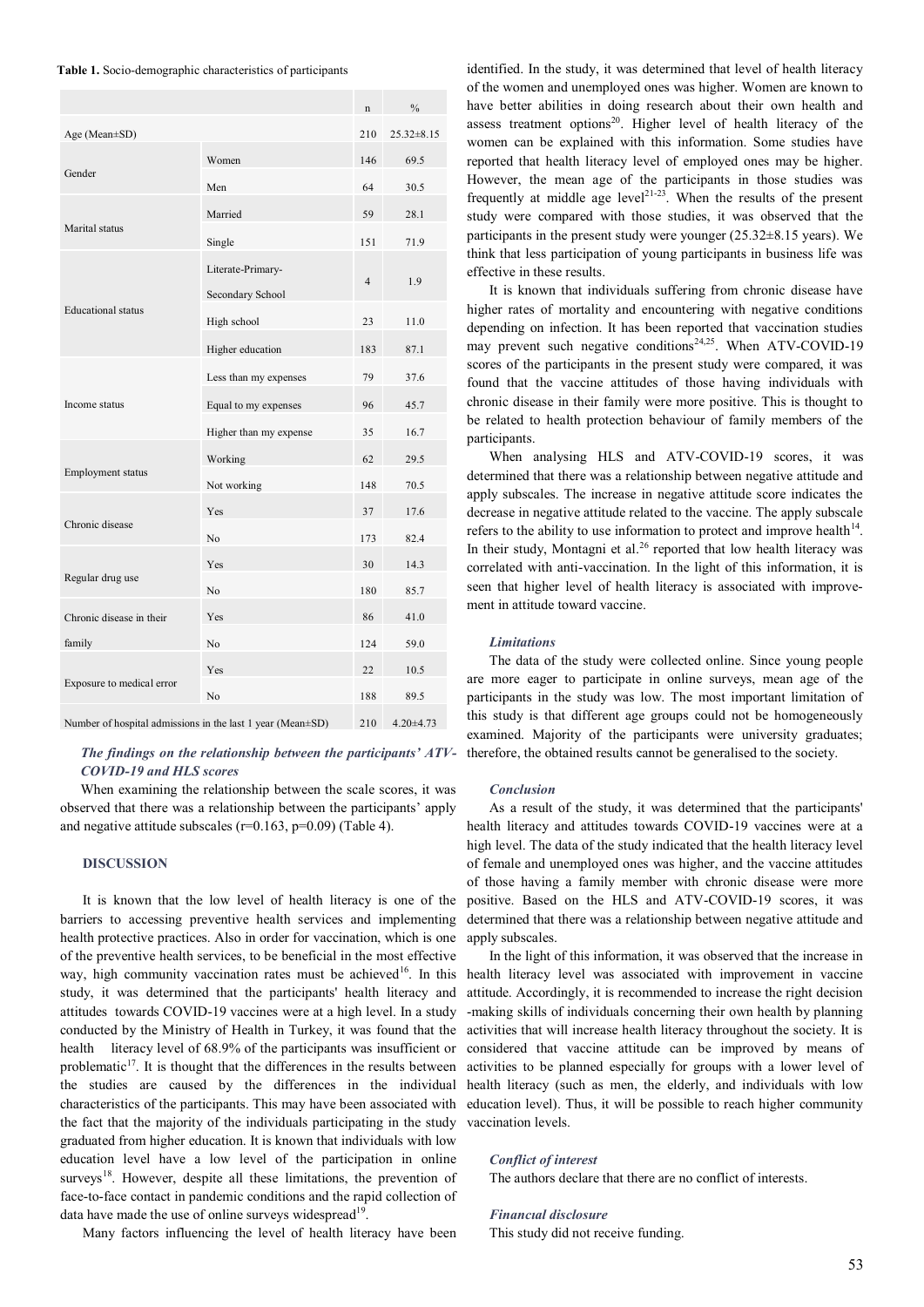# **Table 2.** Comparison of HLS and subscale scores of the participants

|                                                |                                       | Access           |                           | Understand           |                           | Appraise         |                           | Apply            |                           | Total              |                           |
|------------------------------------------------|---------------------------------------|------------------|---------------------------|----------------------|---------------------------|------------------|---------------------------|------------------|---------------------------|--------------------|---------------------------|
|                                                |                                       | $Mean \pm SD$    | Statistic                 | $Mean \pm SD$        | Statistic                 | $Mean \pm SD$    | Statistic                 | $Mean \pm SD$    | Statistic                 | $Mean \pm SD$      | Statistic                 |
| Gender                                         | Women                                 | 22.85±2.24       | $t=3.139$                 | 31.90±2.77           | $t=3.499$<br>$p=0.001$    | 35.90±3.64       | $t=0.656$<br>$p=0.513$    | 22.10±2.59       | $t=2.450$<br>$p=0.015$    | $112.74 \pm 8.81$  | $t = 2.781$<br>$p=0.006$  |
|                                                | Men                                   | $21.66 \pm 3.11$ | $p=0.002$                 | 30.25±3.85           |                           | 35.48±5.27       |                           | $21.02 \pm 3.62$ |                           | $108.41 \pm 13.35$ |                           |
| Marital<br>status                              | Married                               | 22.63±2.98       | $t=0.494$                 | 30.93±3.54           | $t = -1.303$<br>$p=0.194$ | 36.15±4.50       | $t=0.822$<br>$p=0.412$    | 21.29 ± 3.32     | $t = -1.460$<br>$p=0.146$ | $111.00 \pm 11.90$ | $t = -0.359$<br>$p=0.720$ |
|                                                | Single                                | 22.43±2.43       | $p=0.622$                 | 31.58±3.08           |                           | 35.62±4.08       |                           | 21.95±2.82       |                           | 111.58±10.03       |                           |
| Educational<br>status                          | Literate-<br>Primary-Secondary School | 23.00±2.45       |                           | 32.25±1.71           | $F=1.925$<br>$p=0.149$    | 35.75±3.30       | $F=0.034$<br>$p=0.967$    | 21.00±2.94       | $F=0.139$<br>$p=0.871$    | 112.00±9.09        | $F=0.133$<br>p=0.875      |
|                                                | High<br>school                        | 22.78±2.63       | $F=0.271$<br>$p=0.763$    | 30.17±3.27           |                           | 35.57±5.37       |                           | 21.83±2.79       |                           | 110.35±10.44       |                           |
|                                                | Higher<br>education                   | $22.44 \pm 2.60$ |                           | $31.53 \pm 3.22$     |                           | 35.80±4.07       |                           | 21.78±3.01       |                           | $111.54 \pm 10.65$ |                           |
| Income<br>status                               | Less than my expenses                 | 22.42±2.56       | $F=0.606$<br>$p=0.547$    | $31.11 \pm 3.36$     | $F=0.646$<br>$p=0.525$    | 35.15±4.79       | $F=1.429$<br>$p=0.242$    | 21.86±2.87       | $F=0.241$<br>$p=0.786$    | $110.54 \pm 10.93$ | $F=0.601$<br>$p=0.549$    |
|                                                | Equal to my expenses                  | $22.68 \pm 2.62$ |                           | 31.69±3.02           |                           | $36.11 \pm 3.75$ |                           | 21.80±3.07       |                           | 112.28±10.10       |                           |
|                                                | Higher than my expenses               | $22.11 \pm 2.60$ |                           | 31.23±3.46           |                           | $36.23 \pm 3.86$ |                           | 21.46±3.02       |                           | $111.03 \pm 11.08$ |                           |
| Employment<br>Working<br>status<br>Not working |                                       | $22.16 \pm 3.15$ | $t = -1.096$<br>$p=0.276$ | $30.37 \pm 3.85$     | $t = -3.038$<br>$p=0.003$ | 35.37±5.25       | $t = -0.735$<br>$p=0.464$ | 20.95±3.52       | $t = -2.604$<br>$p=0.010$ | $108.85 \pm 13.47$ | $t = -2.300$<br>$p=0.022$ |
|                                                |                                       | 22.62±2.31       |                           | 31.82±2.83           |                           | 35.94±3.67       |                           | $22.11 \pm 2.66$ |                           | 112.49±8.91        |                           |
| Chronic<br>Yes<br>disease<br>No                |                                       | 22.95±2.61       | $t=1.210$                 | 31.65±2.77           | $t=0.562$<br>$p=0.574$    | 36.35±3.95       | $t=0.911$<br>$p=0.363$    | 21.57±2.62       | $t = -0.466$<br>$p=0.642$ | $112.51 \pm 9.43$  | $t=0.697$<br>$p=0.487$    |
|                                                |                                       | 22.39±2.58       | $p=0.228$                 | 31.34±3.32           |                           | 35.65±4.25       |                           | $21.81 \pm 3.05$ |                           | 111.18±10.80       |                           |
| Regular<br>drug use                            | Yes                                   | 22.90±2.54       | $t=0.962$                 | 32.20±2.34           | $t=1.515$<br>$p=0.131$    | 36.47±3.26       | $t=0.967$<br>$p=0.335$    | 21.43±2.58       | $t = -0.678$<br>$p=0.499$ | $113.00 \pm 7.68$  | $t = 0.888$<br>$p=0.376$  |
|                                                | No                                    | $22.42 \pm 2.60$ | $p=0.337$                 | 31.26±3.33           |                           | 35.66±4.33       |                           | $21.82 \pm 3.04$ |                           | 111.16±10.96       |                           |
| Chronic<br>disease in<br>their family          | Yes                                   | 22.57±2.53       | $t=0.343$                 | 31.23±3.09           | $t = -0.704$<br>$p=0.482$ | 35.60±3.72       | $t = -0.444$<br>$p=0.657$ | 21.36±2.82       | $t = -1.607$<br>$p=0.110$ | $110.77 \pm 9.64$  | $t = -0.757$<br>$p=0.450$ |
|                                                | N <sub>0</sub>                        | $22.43 \pm 2.64$ | $p=0.732$                 | $31.51 \pm 3.32$     |                           | 35.89±4.51       |                           | 22.05 ± 3.06     |                           | 111.87±11.17       |                           |
| Exposure to<br>medical error                   | Yes                                   | 21.77±3.09       |                           | $t=1.352$ 30.55±3.97 | $t = -1.283$<br>$p=0.201$ | $34.73 \pm 5.20$ | $t = -1.024$<br>$p=0.316$ | $20.91 \pm 3.05$ | $t = -1.444$<br>$p=0.150$ | $107.95 \pm 12.29$ | $t = -1.626$<br>$p=0.106$ |
|                                                | No                                    | 22.57±2.52       | $p=0.178$                 | 31.49±3.12           |                           | 35.89±4.06       |                           | 21.87±2.96       |                           | $111.82 \pm 10.30$ |                           |

Abbreviation: HLS, Health literacy scale

**Table 3.** Comparison of ATV-COVID-19 and subscale scores of the participants

|                                    |                                       | Positive attitude |                           | Negative attitude |                           | Total           |              |
|------------------------------------|---------------------------------------|-------------------|---------------------------|-------------------|---------------------------|-----------------|--------------|
|                                    |                                       | $Mean \pm SD$     | Statistic                 | $Mean \pm SD$     | Statistic                 | $Mean \pm SD$   | Statistic    |
| Gender                             | Women                                 | $3.47 \pm 1.00$   | $t=0.519$<br>$p=0.604$    | $3.30 \pm 0.78$   | $t = -0.053$<br>$p=0.958$ | $3.38 \pm 0.77$ | $t=0.327$    |
|                                    | Men                                   | $3.40 \pm 1.12$   |                           | $3.29 \pm 0.82$   |                           | $3.34 \pm 0.88$ | $p=0.744$    |
| Marital status                     | Married                               | $3.60 \pm 1.11$   | $t=1.283$<br>$p=0.201$    | $3.36 \pm 0.80$   | $t=0.704$<br>$p=0.482$    | $3.47 \pm 0.85$ | $t=1.122$    |
|                                    | Single                                | $3.39 \pm 1.01$   |                           | $3.27 \pm 0.78$   |                           | $3.32 \pm 0.78$ | $p=0.263$    |
| <b>Educational</b> status          | Literate-Primary-<br>Secondary School | $3.31 \pm 0.85$   | $F=0.036$<br>$p=0.965$    | $3.40\pm0.16$     | $F=1.539$<br>$p=0.217$    | $3.36\pm0.45$   | $F=0.434$    |
|                                    | High school                           | $3.46 \pm 0.94$   |                           | $3.03 \pm 0.69$   |                           | $3.22 \pm 0.56$ | $p=0.649$    |
|                                    | Higher education                      | $3.45 \pm 1.06$   |                           | $3.33 \pm 0.80$   |                           | $3.38 \pm 0.84$ |              |
| Income status                      | Less than my expenses                 | $3.39 \pm 0.91$   | $F=0.374$<br>$p=0.688$    | $3.33 \pm 0.74$   | $F=0.621$<br>$p=0.538$    | $3.36 \pm 0.70$ |              |
|                                    | Equal to my expenses                  | $3.46 \pm 1.04$   |                           | $3.23 \pm 0.77$   |                           | $3.33 \pm 0.78$ | $F=0.360$    |
|                                    | Higher than my<br>expenses            | $3.57 \pm 1.30$   |                           | $3.38 \pm 0.94$   |                           | $3.47 \pm 1.07$ | $p=0.698$    |
| <b>Employment status</b>           | Working                               | $3.54 \pm 1.08$   | $t=0.881$<br>$p=0.379$    | $3.33 \pm 0.85$   | $t=0.522$<br>$p=0.602$    | $3.43 \pm 0.86$ | $t=0.710$    |
|                                    | Not working                           | $3.41 \pm 1.02$   |                           | $3.28 \pm 0.76$   |                           | $3.34 \pm 0.78$ | $p=0.479$    |
| Chronic disease                    | Yes                                   | $3.42 \pm 1.07$   | $t = -0.206$<br>$p=0.837$ | $3.26 \pm 0.88$   | $t = -0.308$<br>$p=0.758$ | $3.33 \pm 0.85$ | $t = -0.286$ |
|                                    | N <sub>o</sub>                        | $3.46 \pm 1.04$   |                           | $3.30 \pm 0.77$   |                           | $3.37 \pm 0.79$ | $p=0.775$    |
| Regular drug use                   | Yes                                   | $3.39 \pm 1.01$   | $t = -0.337$<br>$p=0.737$ | $3.27 \pm 0.88$   | $t = -0.168$<br>$p=0.867$ | $3.33 \pm 0.82$ | $t = -0.285$ |
|                                    | No                                    | $3.46 \pm 1.05$   |                           | $3.30\pm0.77$     |                           | $3.37 \pm 0.80$ | $p=0.776$    |
| Chronic disease in their<br>family | Yes                                   | $3.66 \pm 0.97$   | $t = 2.481$               | $3.43 \pm 0.79$   | $t=2.043$                 | $3.53 \pm 0.78$ | $t=2.546$    |
|                                    | N <sub>o</sub>                        | $3.31 \pm 1.07$   | $p=0.014$                 | $3.21 \pm 0.77$   | $p=0.042$                 | $3.25 \pm 0.81$ | $p=0.012$    |
| Exposure to medical error          | Yes                                   | $3.35 \pm 0.93$   | $t = -0.470$<br>$p=0.639$ | $3.29 \pm 0.75$   | $t = -0.030$<br>$p=0.976$ | $3.32 \pm 0.69$ | $t = -0.286$ |
|                                    | N <sub>o</sub>                        | $3.46 \pm 1.05$   |                           | $3.30\pm0.79$     |                           | $3.37 \pm 0.82$ | $p=0.775$    |

Abbreviation: ATV-COVID-19, Attitudes towards COVID-19 vaccine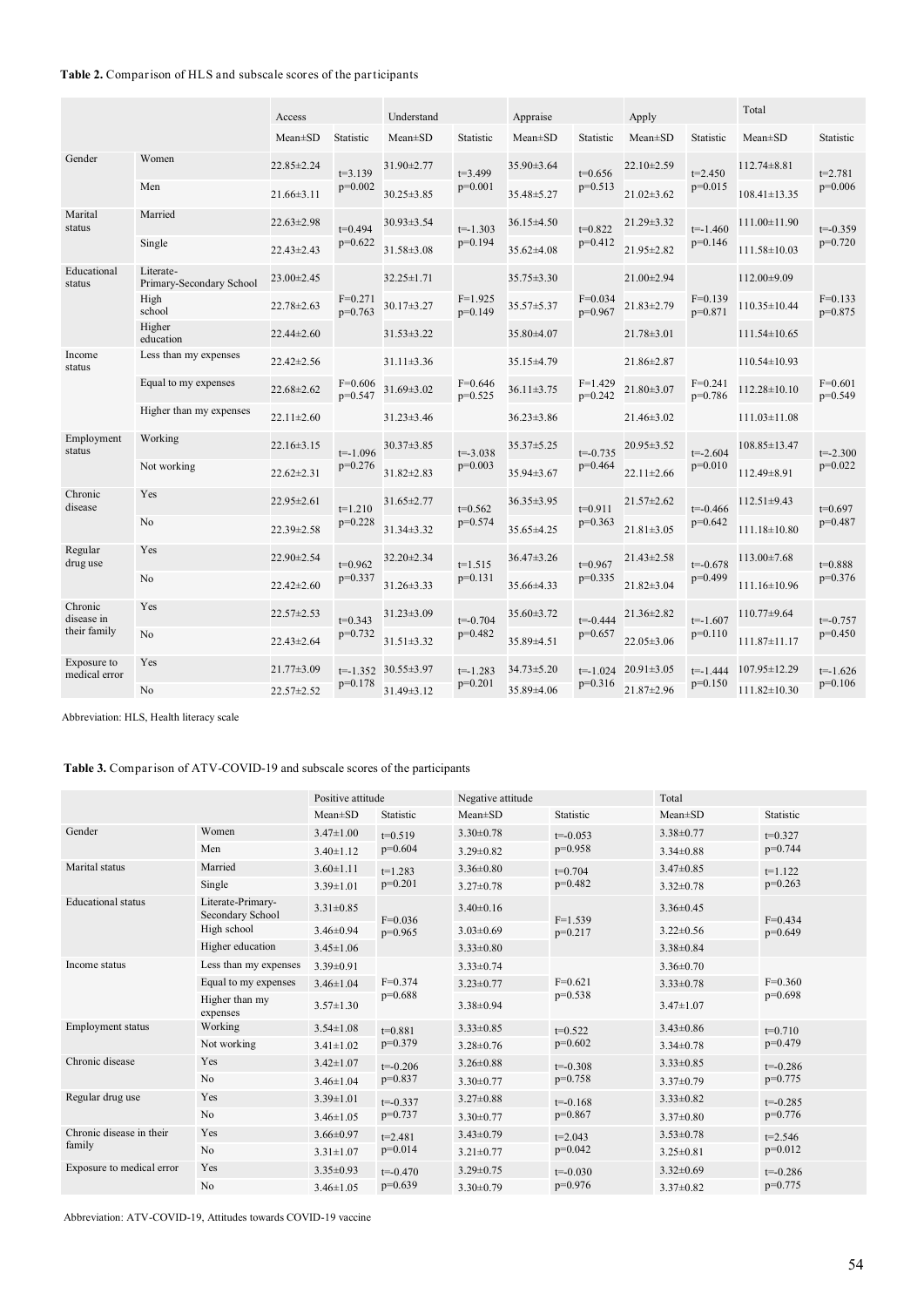**Tablo 4.** The relationship between some numerical variables of the par ticipants ATV-COVID-19 and HLS scores

|                    |                   |              | $\mathbf{1}$ | 2            | 3        | $\overline{4}$ | 5              | 6     | $7\phantom{.0}$ | 8 |
|--------------------|-------------------|--------------|--------------|--------------|----------|----------------|----------------|-------|-----------------|---|
| <b>HLS</b>         | Access            | $\mathbf{r}$ | 1            |              |          |                |                |       |                 |   |
|                    |                   | p            |              |              |          |                |                |       |                 |   |
|                    | Understand        | $\mathbf{r}$ | 0.491        | $\mathbf{1}$ |          |                |                |       |                 |   |
|                    |                   | p            | 0.000        |              |          |                |                |       |                 |   |
|                    | Appraise          | $\mathbf{r}$ | 0.557        | 0.713        |          |                |                |       |                 |   |
|                    |                   | p            | 0.000        | 0.000        |          |                |                |       |                 |   |
|                    | Apply             | $\mathbf{r}$ | 0.377        | 0.469        | 0.544    | -1             |                |       |                 |   |
|                    |                   | p            | 0.000        | 0.000        | 0.000    |                |                |       |                 |   |
|                    | Total             | $\mathbf{r}$ | 0.723        | 0.841        | 0.905    | 0.734          | $\overline{1}$ |       |                 |   |
|                    |                   | p            | 0.000        | 0.000        | 0.000    | 0.000          |                |       |                 |   |
| ATV-COVID-19 Scale | Positive attitude | $\mathbf{r}$ | $-0.021$     | $-0.074$     | $-0.006$ | 0.019          | $-0.025$       | -1    |                 |   |
|                    |                   | p            | 0.380        | 0.142        | 0.466    | 0.392          | 0.360          |       |                 |   |
|                    | Negative attitude | $\Gamma$     | 0.108        | 0.034        | 0.074    | 0.163          | 0.112          | 0.596 | $\blacksquare$  |   |
|                    |                   | p            | 0.060        | 0.310        | 0.142    | 0.009          | 0.052          | 0.000 |                 |   |
|                    | Total             | $\mathbf{r}$ | 0.046        | $-0.024$     | 0.037    | 0.100          | 0.047          | 0.899 | 0.887           | 1 |
|                    |                   | p            | 0.252        | 0.365        | 0.297    | 0.075          | 0.250          | 0.000 | 0.000           |   |

Pearson Correlation; N=210, Abbreviation: HLS, Health literacy scale; ATV-COVID-19, Attitudes towards COVID-19 vaccine

## *Ethical approval*

Permission of Minister of Health for the studies on COVID-19 in Turkey is obligatory. Therefore, first, permission from scientific researches platform of Minister of Health was obtained (Document no: Uğur Doğan-2021-03-17T10\_59\_52). Furthermore, written approval from Kilis 7 Aralık University Ethics Committee (Approval no: 2021/11).

## **REFERENCES**

- 1. Geniş B, Gürhan N, Koç M, Geniş C, Şirin B, Çirakoglu O, et al. Development of perception and attitude scales related with COVID-19 pandemia. *Pearson Journal of Social Sciences and Humanities.* 2020;5(7): 306-328. doi: https://doi.org/10.46872/pj.127
- 2. Bonnevie E, Gallegos-Jeffrey A, Goldbarg J, Byrd B, Smyser J. Quantifying the rise of vaccine opposition on Twitter during the COVID-19 pandemic. *Journal of Communication in Healthcare.* 2021;14(1): 12– 19. doi: 10.1080/17538068.2020.1858222
- 3. Murphy J, Vallières F, Bentall RP, Shevlin M, McBride O, Hartman TK, et al. Psychological characteristics associated with COVID-19 vaccine hesitancy and resistance in Ireland and the United Kingdom. *Nature Communications.* 2021;12: 29. doi: https://doi.org/10.1038/s41467-020- 20226-94.
- 4. World Health Organization. (2021). Weekly epidemiological update on COVID-19 - 6 July 2021. https://www.who.int/publications/m/item/ weekly-epidemiological-update-on-covid-19---6-july-2021. Date of access: 07.07. 2021
- 5. Pau AK, Aberg J, Baker J, Belperio PS, Coopersmith C, Crew P, et al. Convalescent plasma for the treatment of COVID-19: perspectives of the national institutes of health COVID-19 treatment guidelines panel. *Annals of Internal Medicine.* 2021;174: 93–95, doi: 10.7326/M20-6448.
- 6. Bhimraj A, Morgan RL, Shumaker AH, Lavergne V, Baden L, Cheng VC -C, et al. Infectious diseases society of America guidelines on the treatment and management of patients with Coronavirus Disease 2019 (COVID-19). *Clinical Infectious Diseases.* 2020;ciaa478. doi: 10.1093/ cid/ciaa478.
- 7. Cucinotta D, Vanelli M. WHO Declares COVID-19 a Pandemic. *A cta Biomedica.* 2020;91: 157–160. doi: 10.23750/abm.v91i1.9397.
- 8. Salmon DA, Dudley MZ, Brewer J, Kan L, Gerber JE, Budigan H, et al. COVID-19 vaccination attitudes, values and intentions among United States adults prior to emergency use authorization. *Vaccine.* 2021;39: 2698–2711. doi:10.1016/j.vaccine.2021.03.034
- 9. Prieto Curiel R, González Ramírez H. Vaccination strategies against COVID-19 and the diffusion of anti-vaccination views. *Scientific Reports.* 2021;11(1): 6626. doi: 10.1038/s41598-021-85555-1.
- 10. World Health Organization. (2019).Ten health issues WHO will tackle this year. https://www.who.int/news-room/spotlight/ten-threats-toglobal-health-in-2019 Date of access: 07.07.2021
- 11. Gessner BD, Kaslow D, Louis J, Neuzil K, O'Brien KL, Picot V, et al. Estimating the full public health value of vaccination. *Vaccine.* 2017;35 (46): 6255–6263. doi: https://doi.org/10.1016/j.vaccine.2017.09.048
- 12. Preaud E, Durand L, Macabeo B, Farkas N, Sloesen B, Palache A, et al. Annual public health and economic benefits of seasonal influenza vaccination: a European estimate. *BMC Public Health*. 2014;14: 813. doi: 10.1186/1471-2458-14-813.
- 13. Head KJ, Kasting ML, Sturm LA, Hartsock JA, Zimet GD. A National Survey Assessing SARS-CoV-2 Vaccination intentions: implications for future public health communication efforts. *Science Communication.* 2020;42: 698–723. doi: 10.1177/1075547020960463.
- 14. Sørensen K, Van den Broucke S, Pelikan JM, Fullam J, Doyle G, Slonska Z, et al. Measuring health literacy in populations: illuminating the design and development process of the European Health Literacy Survey Questionnaire (HLS-EU-Q). *BMC Public Health.* 2013;13: 948. doi: 10.1186/1471-2458-13-948.
- 15. Aras Z, Bayik Temel A. Sağlık okuryazarlığı ölçeğinin Türkçe formunun geçerlilik ve güvenirliğinin değerlendirilmesi (Evaluation of the validity and reliability of the Turkish form of the health literacy scale) . *Florence Nightingale Hemşirelik Dergisi.* 2017;25(2): 85. doi: 10.17672/ fnhd.94626.
- 16. Lazarus JV, Ratzan SC, Palayew A, Gostin LO, Larson HJ, Rabin K, et al. A global survey of potential acceptance of a COVID-19 vaccine. *Nature Medicine.* 2021;27: 225–228. doi: 10.1038/s41591-020-1124-9.
- 17. Akbal E, Gökler ME. COVİD-19 salgını sürecinde eksikliği ortaya çıkan bir gerçek: sağlık okuryazarlığı (A fact discovered to be inadequate during the COVID-19 outbreak process: health literacy). *ESTUDAM Halk Sağlığı Dergisi.* 2020;5: 148-155. doi: https://doi.org/10.35232/ estudamhsd.763717
- 18. Geldsetzer P. Use of rapid online surveys to assess people's perceptions during infectious disease outbreaks: a cross-sectional survey on COVID-19. *Journal of Medical Internet Research.* 2020;22: e18790. doi: 10.2196/18790.
- 19. Sharma R, Tikka SK. COVID-19 online surveys need to follow standards and guidelines: Comment on "Does COVID-19 pandemic affect sexual behaviour? A cross-sectional, cross-national online survey" and "Binge watching behavior during COVID 19 pandemic: A cross-sectional, cross-national online survey". *Psychiatry Research.* 2020;290: 113173. doi: 10.1016/j.psychres.2020.113173.
- 20. Rouquette A, Nadot T, Labitrie P, Van den Broucke S, Mancini J, Rigal L, et al. Validity and measurement invariance across sex, age, and education level of the French short versions of the European Health Literacy Survey Questionnaire. *PLoS ONE.* 2018;13(12): e0208091. doi: 10.1371/journal.pone.0208091.
- 21. Havlioglu S, Ersin F. Comparison of adult health literacy of individuals related to two family health centers with high and low socio-economic level. *Medicine Science.* 2020;9(3): 573-578. doi: 10.5455/ medscience.2020.09.9230.
- 22. Keskin O, Caglayan C. The relationship between participation in mammography screening program and health literacy. *Turkish Journal of Family Medicine and Primary Care.* 2019;13(4): 448-456. doi:10.21763/ tjfmpc.651461
- 23. İlhan N, Telli S, Temel B, Aştı T. Health literacy and diabetes self-care in individuals with type 2 diabetes in Turkey. *Primary Care Diabetes.* 2021;15: 74-79. doi: https://doi.org/10.1016/j.pcd.2020.06.009